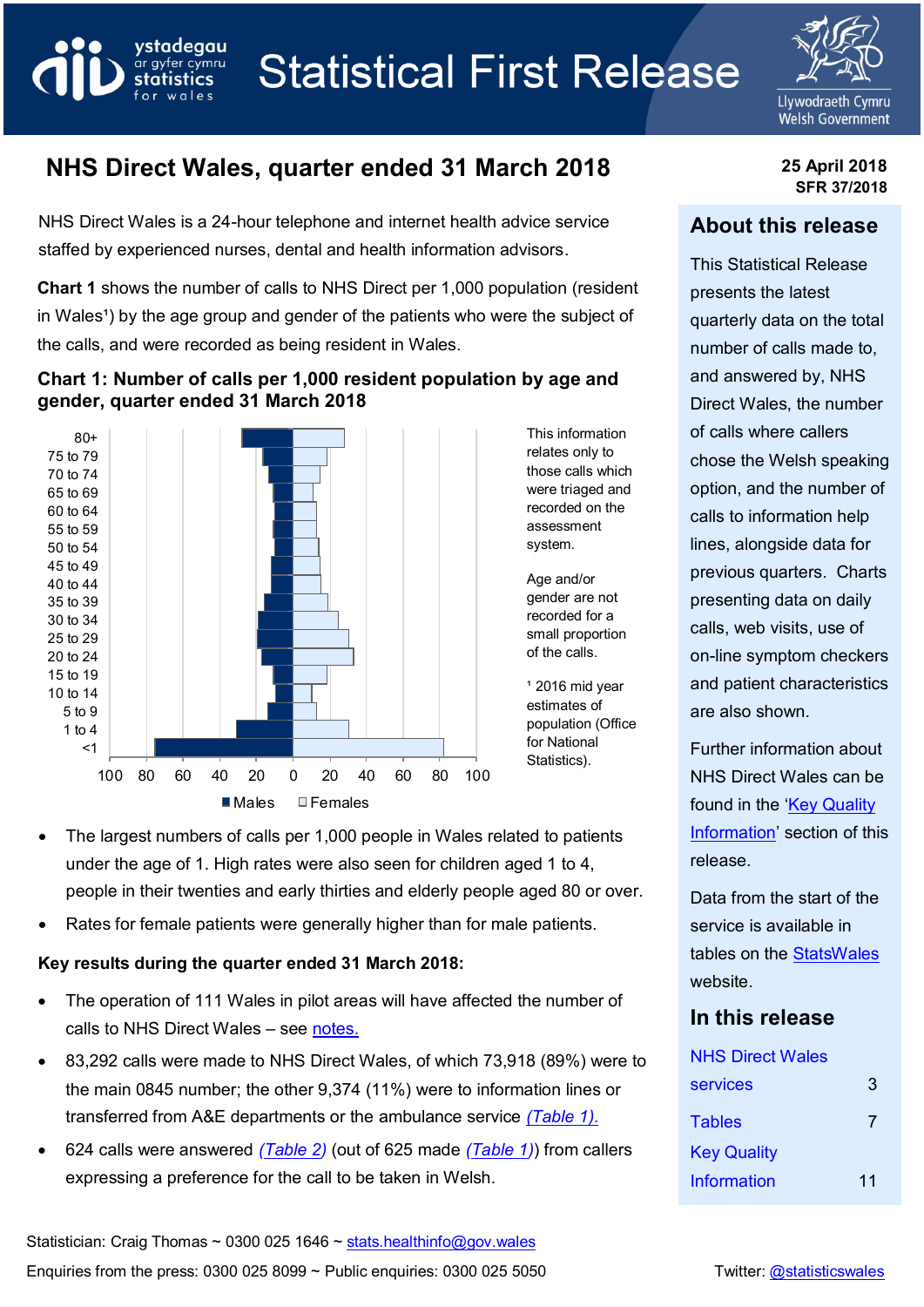# **Contents**

<span id="page-1-0"></span>

| Chart 1: Number of calls per 1,000 resident population by age and gender, quarter ended 31           |  |
|------------------------------------------------------------------------------------------------------|--|
|                                                                                                      |  |
| Chart 2: Calls to the NHS Direct Wales 0845 number, quarter ended 31 March 2012 to date3             |  |
|                                                                                                      |  |
|                                                                                                      |  |
|                                                                                                      |  |
|                                                                                                      |  |
| Chart 7: Completed visits to the 'top 20' online symptoms checker during the quarter ended 31        |  |
|                                                                                                      |  |
| Table 1: Total number of calls made to NHS Direct Wales by service, and number of calls where        |  |
| Table 2: Total number of answered calls by service, and number of calls where the Welsh              |  |
|                                                                                                      |  |
| Table 4: Completed visits to a selection of the most used on-line symptoms checkers, by quarter.  10 |  |
|                                                                                                      |  |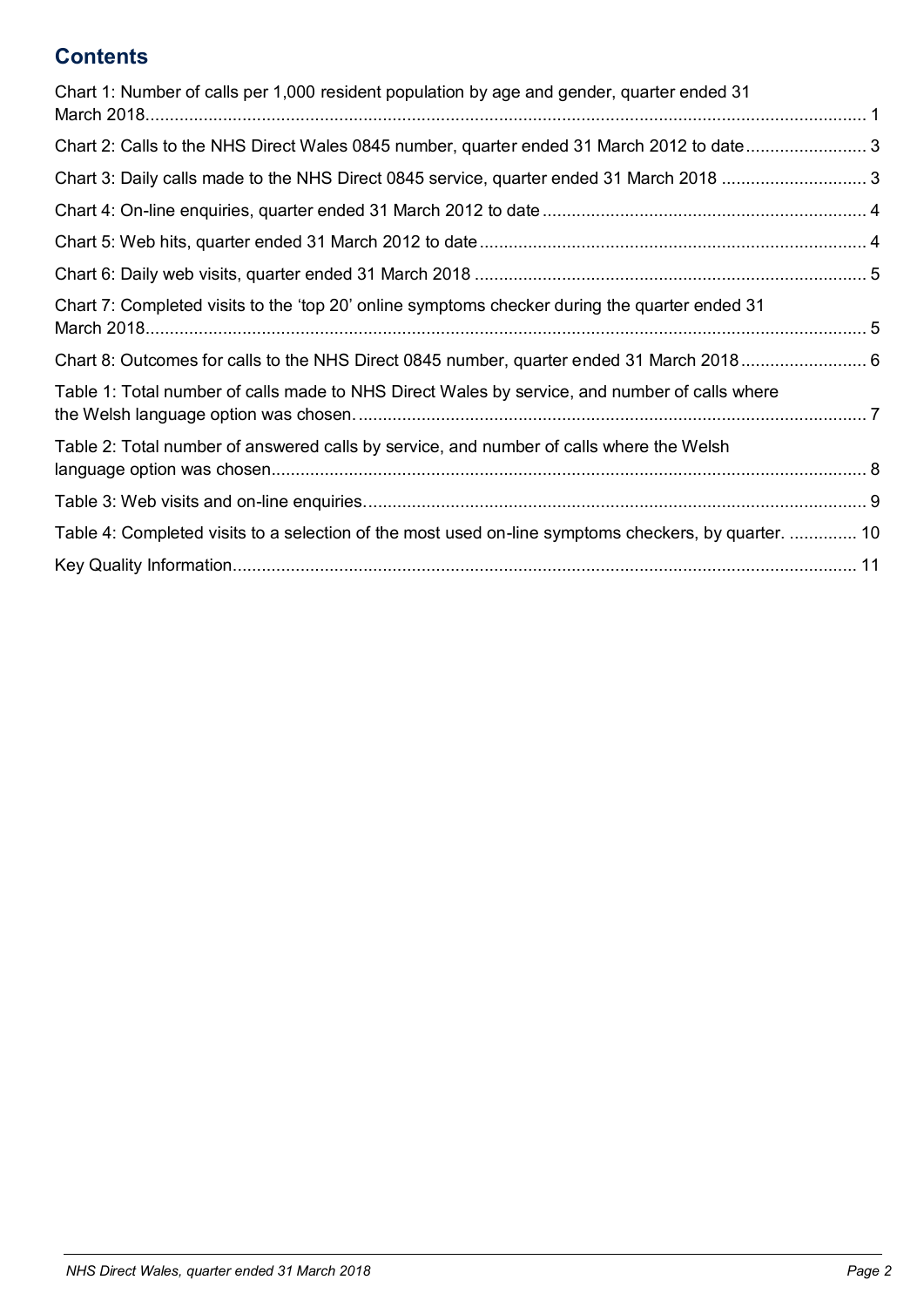

## <span id="page-2-0"></span>**Chart 2: Calls to the NHS Direct Wales 0845 number, quarter ended 31 March 2012 to date**

*(a) the number of calls where the caller has listened to all of the welcome messaging and stayed on the line to be answered. \* Changes to the telephony system during the Jan-Mar 2013 quarter mean calls are not strictly comparable with previous data.*

*\*\* The introduction of a pilot of 111 Wales during October 2016 will have affected the number of calls to NHS Direct from thi s time onwards.*

#### **NOTES:**

(a) the number of calls where the caller has listened to all of the welcome messaging and stayed on the line to be answered. - this data does not include around 10,000 calls which are transferred each quarter from the Welsh Ambulance Services NHS Trust for clinical triage.

- the data underlying this chart, and out-of-hours and other calls, is shown in [Table 1](#page-5-0) (calls made) an[d Table 2](#page-7-0) (calls answered), and by month o[n StatsWales.](https://statswales.gov.wales/Catalogue/Health-and-Social-Care/NHS-Primary-and-Community-Activity/NHS-Direct-Wales/CallsMadeToNHSDirectWales-by-Service-Month)

 73,918 calls were made to the NHS Direct Wales 0845 number in the January to March quarter of 2018; of those, 53,433 were answered.

#### <span id="page-2-1"></span>**Chart 3: Daily calls made to the NHS Direct 0845 service, quarter ended 31 March 2018**



#### **NOTES**:

Calls made are those where the caller has listened to all of the welcome messaging and stayed on the line to be answered. Changes to the telephony system from 30 January 2013 mean calls are not strictly comparable with previous data (see notes).

- During the quarter ended 31 March 2018, almost 1,200 calls were made each day over the weekends, compared with a daily average of nearly 700 on weekdays.
- Over the quarter, Saturdays were the busiest day, with an average of 1,251 calls, Thursdays the quietest with 622.
- The busiest days during the quarter were Friday 30 March (Good Friday) and Saturday 31 March (Easter Saturday) with almost 1,800 calls on both days (note however that as on any busy day, some of these calls may have been repeat calls).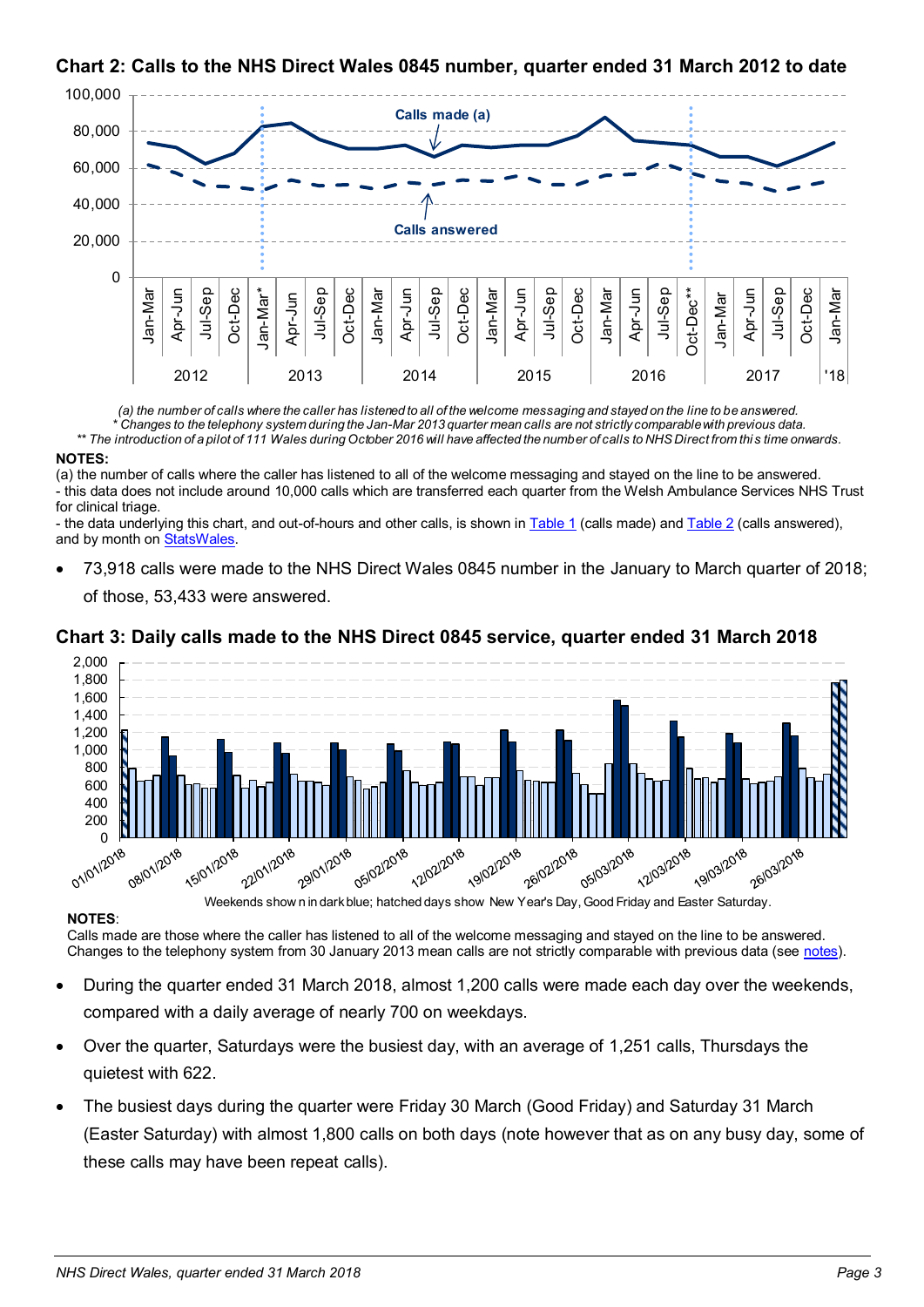**Chart 4** shows the number of quarterly on-line enquiries submitted to the NHS Direct Wales website. These enquiries are confidential and a reply is sent back within a maximum of three working days (see [notes\)](#page-12-0). Note that people may use the symptom checkers and self assessments developed by NHS Direct rather than submit an on-line enquiry.



<span id="page-3-0"></span>

**NOTE**: The data underlying this chart is shown in [Table 3](#page-8-0) and o[n StatsWales.](https://statswales.gov.wales/Catalogue/Health-and-Social-Care/NHS-Primary-and-Community-Activity/NHS-Direct-Wales/WebVisitsAndOnlineEnquiries-by-Quarter)

 During the quarter ended 31 March 2018, 793 on-line enquiries were submitted to NHS Direct Wales via the website, up 5.9% (from 749) over the quarter ended 31 December 2017, but 4.0% down on the number (826) in the quarter ended 31 March 2012.

#### <span id="page-3-1"></span>**Chart 5: Web hits, quarter ended 31 March 2012 to date**



**NOTE**: The data underlying this chart is shown in [Table 3](#page-8-0) and o[n StatsWales.](https://statswales.gov.wales/Catalogue/Health-and-Social-Care/NHS-Primary-and-Community-Activity/NHS-Direct-Wales/WebVisitsAndOnlineEnquiries-by-Quarter)

 There were 1,187,884 visits to the NHS Direct Wales website during the quarter ended 31 March 2018, 25.9% up on the quarter ended 31 December 2017, and almost four times as many as in the quarter ended 31 March 2012.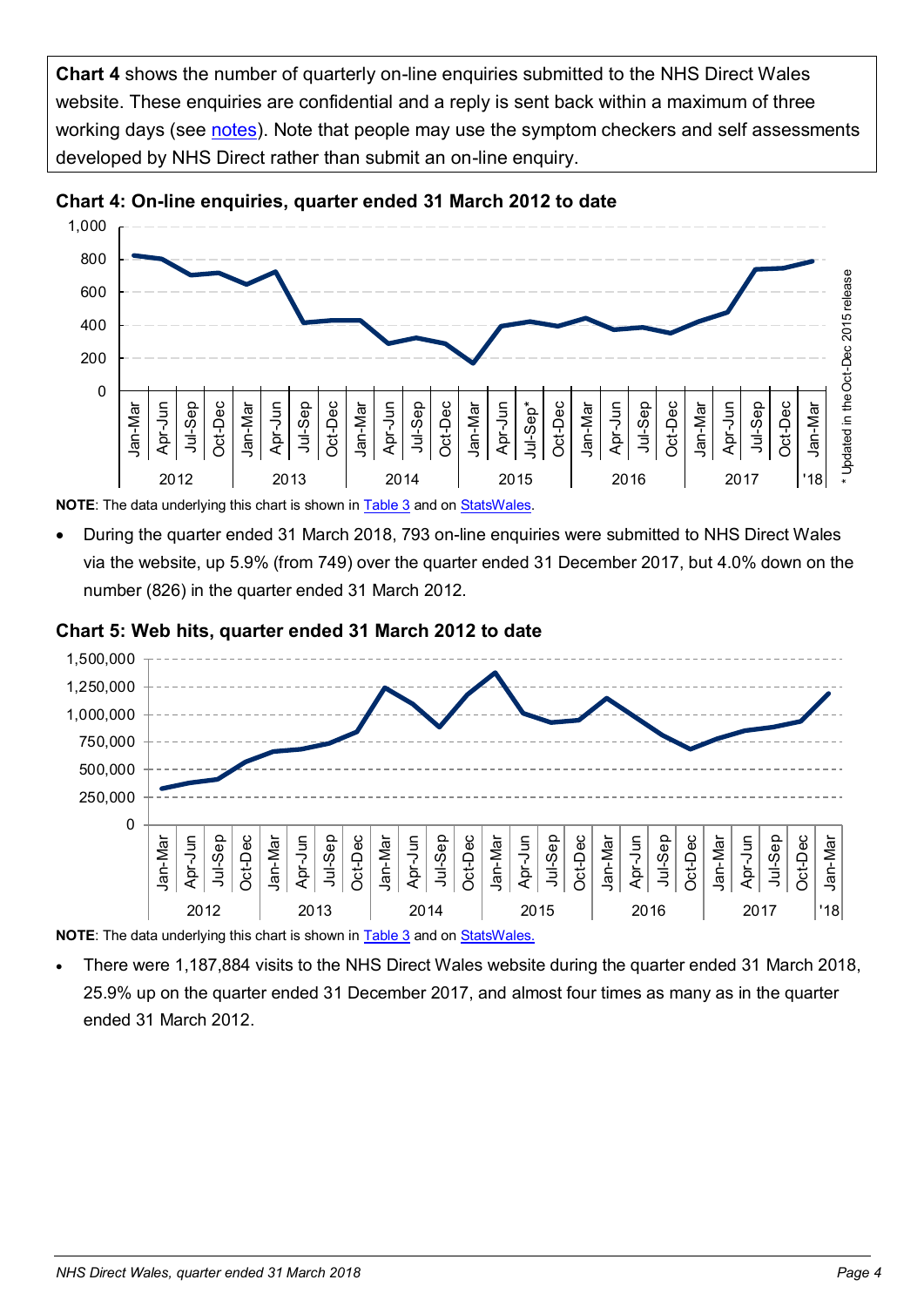

## <span id="page-4-0"></span>**Chart 6: Daily web visits, quarter ended 31 March 2018**

- Unlike calls made to NHS Direct Wales which are higher at weekends, web visits are higher on weekdays.
- An average of almost 14,000 web visits were made each weekday, compared with around 11,500 on Saturdays and Sundays.
- Mondays were the busiest day, with an average of more than 15,300 web visits; Saturdays the least busy with 10,700.

**Chart 7** shows the number of completed visits<sup>(a)</sup> to the online symptoms checkers, an interactive source developed by NHS Direct Wales following requests by users.

The chart shows the 'top 20' symptoms checkers used during the latest quarter.

- 'Cold and flu' took over as the most common symptom checker during the quarter, accounting for more than a fifth (21.7%) of all the symptom checkers used, followed by 'stomach pain (20.8%) and 'generally unwell' (20.3%);
- The 'cold and flu' checker was completed more than 23,300 times during the quarter, up from 13,000 in the previous quarter, an increase of 79.4%.
- Combined, these three accounted for more than 6 out of 10 of the checkers used during the quarter.

### <span id="page-4-1"></span>**Chart 7: Completed visits to the 'top 20' online symptoms checker during the quarter ended 31 March 2018**



(a) Completed symptom checks made i.e. where a person has gone through to the final step, ie the 'recommended outcome'.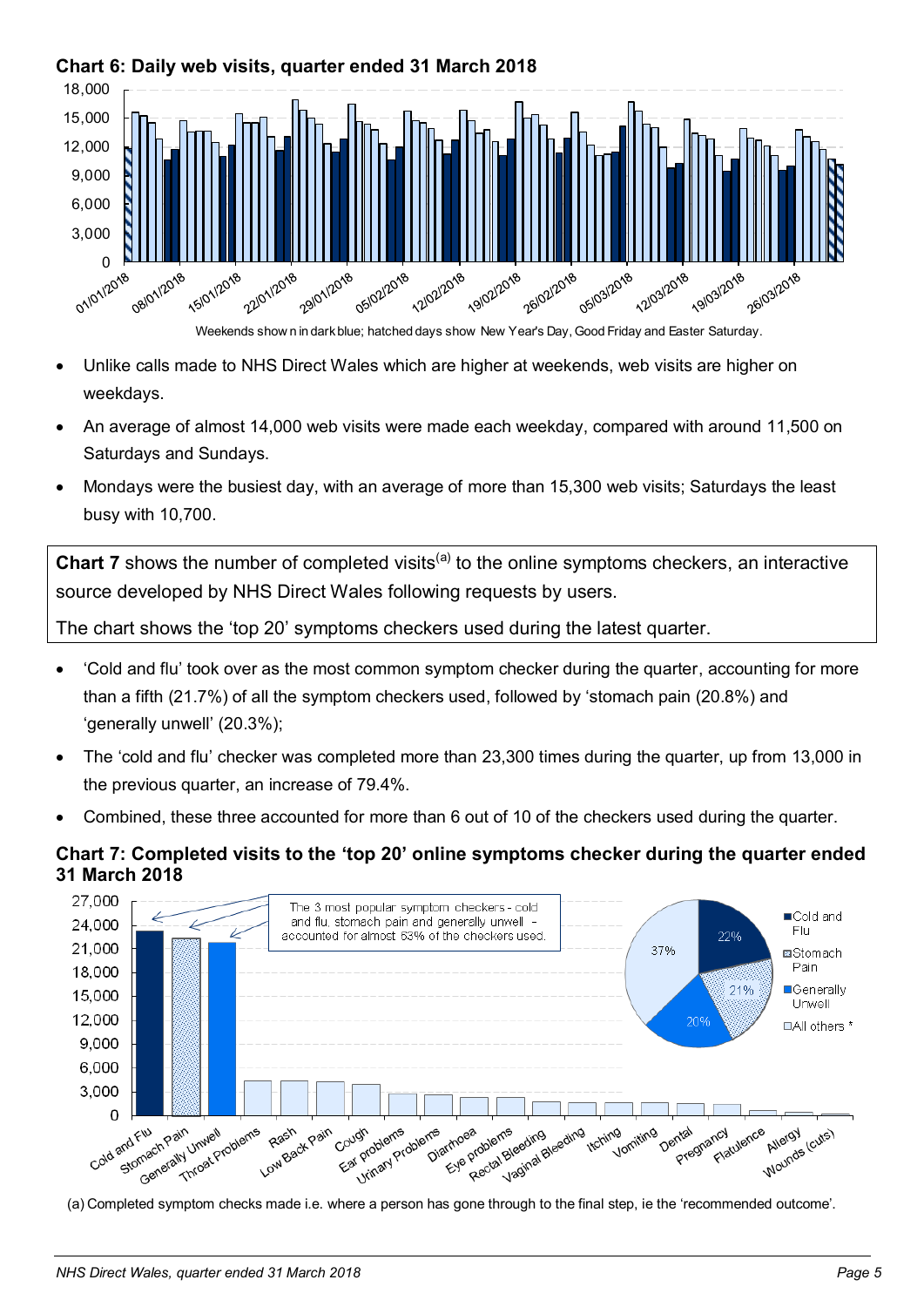#### <span id="page-5-1"></span>**Chart 8: Outcomes for calls to the NHS Direct 0845 number, quarter ended 31 March 2018**



- 53% of the 0845 calls where a final outcome was recorded<sup>(a)</sup> during the quarter ended 31 March 2018 were directed towards primary care (GP, dentist), other healthcare professionals or to minor injury units.
- 19% were directed towards A&E departments, and an ambulance was called in 8% of calls.
- Self care was advised for 6% of calls and information was provided for a further 14%.

<span id="page-5-0"></span>**NOTE**: (a) Only 0845 calls where a final outcome was recorded for the patient are included; calls where the patient chose not to proceed, for example, are omitted.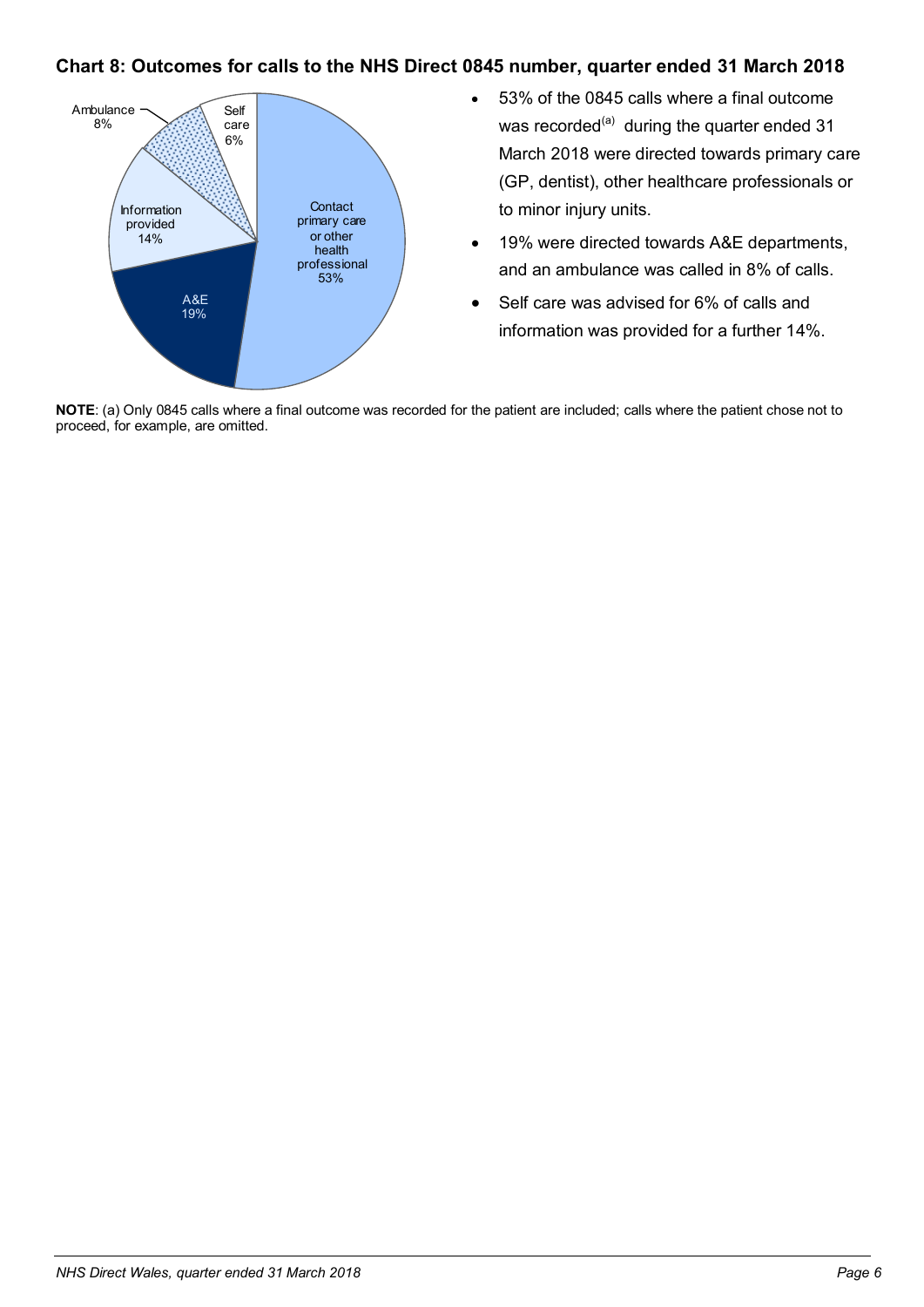|                                                         | Calls to 0845 | Calls to GP OOH                | <b>Calls to other</b> | <b>Total calls</b> | <b>Calls requested</b> |
|---------------------------------------------------------|---------------|--------------------------------|-----------------------|--------------------|------------------------|
| <b>Quarter:</b>                                         |               | service (a) services (a)(b)(e) | services (a)(c)(d)    | made (a)           | in Welsh (e)(g)        |
| April - June 2011                                       | 64,397        | 8,789                          | 18,437                | 91,623             | 1,629                  |
| July - September 2011                                   | 60,685        | 2,337                          | 13,191                | 76,213             | 1,891                  |
| October - December 2011                                 | 62,392        | 1,984                          | 15,411                | 79,787             | 718                    |
| January - March 2012                                    | 73,575        | 229                            | 3,910                 | 77,714             | 1,054                  |
| April - June 2012                                       | 71,151        | 0                              | 14,244                | 85,395             | 1,248                  |
| July - September 2012                                   | 62,708        | 0                              | 18,692                | 81,400             | 1,154                  |
| October - December 2012                                 | 68,164        | 0                              | 19,689                | 87,853             | 1,330                  |
| January - March 2013 (f)(g)                             | 82,577        | 0                              | 9,842                 | 92,419             | 895                    |
| April - June 2013                                       | 84,486        | 0                              | 4,197                 | 88,683             | 513                    |
| July - September 2013                                   | 76,033        | 0                              | 3,751                 | 79,784             | 351                    |
| October - December 2013                                 | 70,403        | 0                              | 3,478                 | 73,881             | 415                    |
| January - March 2014                                    | 70,556        | 0                              | 4,011                 | 74,567             | 429                    |
| April - June 2014                                       | 72,868        | 0                              | 4,280                 | 77,148             | 383                    |
| July - September 2014                                   | 66,211        | 0                              | 3,776                 | 69,987             | 348                    |
| October - December 2014                                 | 72,607        | 0                              | 4,815                 | 77,422             | 444                    |
| January - March 2015                                    | 71,175        | 0                              | 5,466                 | 76,641             | 460                    |
| April - June 2015                                       | 72,837        | $\pmb{0}$                      | 5,051                 | 77,888             | 548                    |
| July - September 2015                                   | 72,338        | 0                              | 4,216                 | 76,554             | 431                    |
| October - December 2015                                 | 77,932        | 0                              | 3,631                 | 81,563             | 487                    |
| January - March 2016                                    | 87,674        | 0                              | 3,644                 | 91,318             | 555                    |
| April - June 2016                                       | 75,091        | 0                              | 3,414                 | 78,505             | 536                    |
| July - September 2016                                   | 73,641        | 0                              | 3,806                 | 77,447             | 634                    |
| October - December 2016 (h)                             | 72,690        | 0                              | 4,623                 | 77,313             | 709                    |
| January - March 2017                                    | 66,488        | 0                              | 4,491                 | 70,979             | 702                    |
| April - June 2017                                       | 66,488        | 0                              | 5,650                 | 72,138             | 721                    |
| July - September 2017                                   | 61,089        | 0                              | 7,440                 | 68,529             | 605                    |
| October - December 2017                                 | 66,774        | 0                              | 9,426                 | 76,200             | 700                    |
| January - March 2018                                    | 73,918        | 0                              | 9,374                 | 83,292             | 625                    |
| Annual summary:                                         |               |                                |                       |                    |                        |
| 2011-12 (e)                                             | 261,049       | 13,339                         | 50,949                | 325,337            | 5,292                  |
| 2012-13 (f)(g)                                          | 284,600       | 0                              | 62,467                | 347,067            | 4,627                  |
| 2013-14                                                 | 301,478       | 0                              | 15,437                | 316,915            | 1,708                  |
| 2014-15                                                 | 282,861       | 0                              | 18,337                | 301,198            | 1,635                  |
| 2015-16                                                 | 310,781       | 0                              | 16,542                | 327,323            | 2,021                  |
| 2016-17(h)                                              | 287,910       | 0                              | 16,334                | 304,244            | 2,581                  |
| 2017-18                                                 | 268,269       | 0                              | 31,890                | 300,159            | 2,651                  |
| See also Chart 2; data by month is shown on StatsWales. |               |                                |                       |                    |                        |

#### <span id="page-6-0"></span>**Table 1: Total number of calls made to NHS Direct Wales by service, and number of calls where the Welsh language option was chosen**

#### **NOTES**:

(a) The number of calls where the caller has listened to all of the welcome messaging and stayed on the line to be answered. (b) GP 'Out of Hours' service.

(c) Calls to other services include all recorded messaging services. See the [table](#page-10-1) in the Key Quality Information section of the notes for details of the operation dates for each service.

(d) The Welsh Ambulance Services NHS Trust (WAST) transfer significant numbers of non immediately life-threatening calls to NHS Direct Wales nurses for triage. Around 10,000 such calls are transferred each quarter; these calls are not included in any of the tables and charts in this release as they are not part of the NHS Direct Wales telephony system.

(e) From 1 April 2011 NHS Direct Wales was no longer responsible for the GP out-of-hours service in Gwynedd & Anglesey; this will have a significant impact on total GP out-of-hours calls as well as those requested in Welsh; NHS Direct Wales was not responsible for any GP out-of-hours services in Wales from 3 July 2011.

(f) Changes to the telephony system during the January to March 2013 quarter mean calls are not strictly comparable with previous data - see notes.

(g) Following the introduction of the new telephony system during the January to March 2013 quarter, it appears that not all calls requested in Welsh are being identified as such.

(h) The introduction of a pilot of 111 Wales during October 2016 will have affected the number of calls to NHS Direct from this time onwards.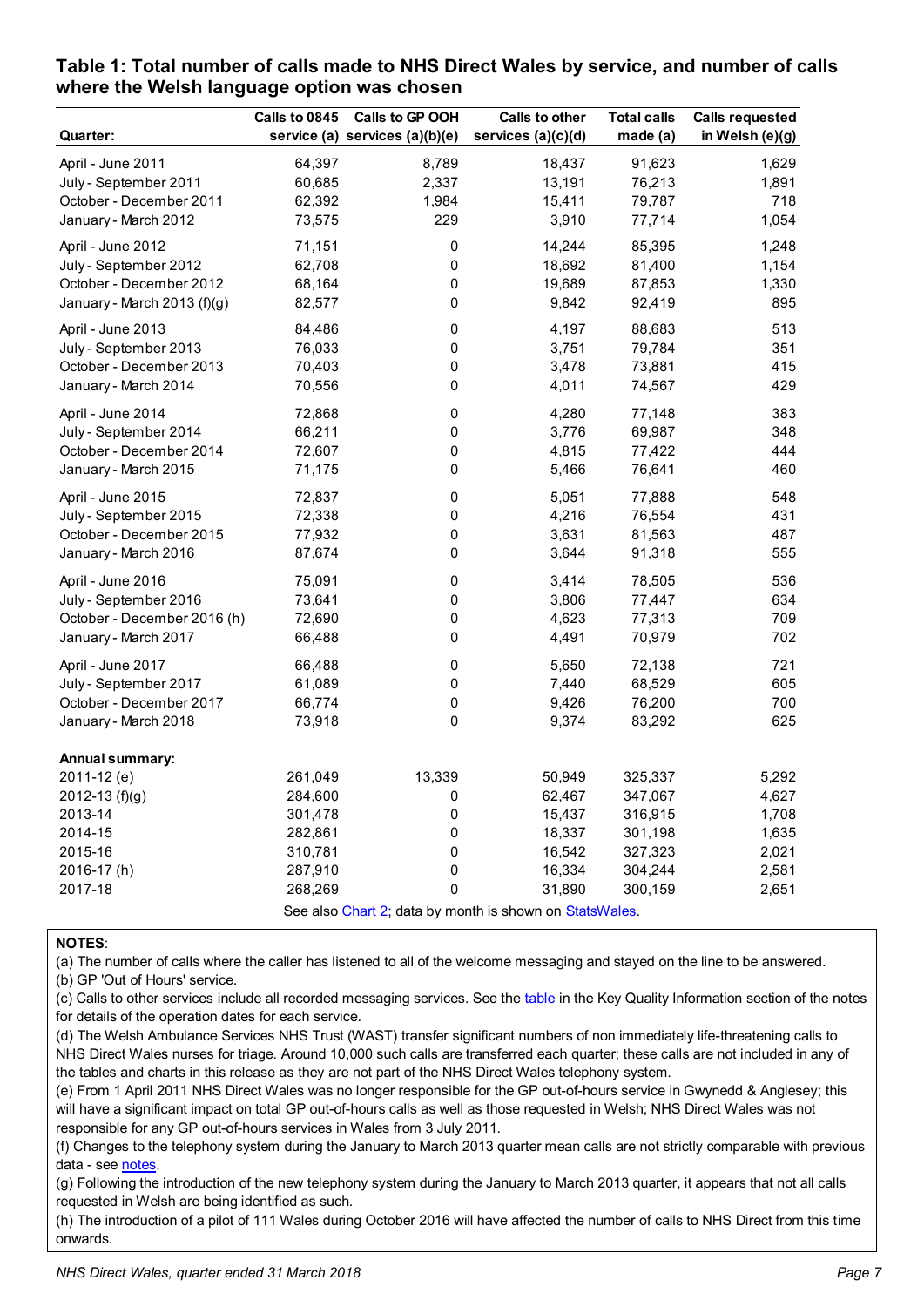|                                                         | Calls to 0845 | Calls to GP OOH | Calls to other  | <b>Total calls</b> | <b>Calls requested</b> |  |
|---------------------------------------------------------|---------------|-----------------|-----------------|--------------------|------------------------|--|
| Quarter:                                                | service       | services (b)(e) | services (c)(d) | (a)                | in Welsh (e)(g)        |  |
| April - June 2011                                       | 48,528        | 6,927           | 14,086          | 69,541             | 854                    |  |
| July - September 2011                                   | 53,379        | 370             | 6,147           | 59,896             | 1,118                  |  |
| October - December 2011                                 | 53,601        | $\pmb{0}$       | 11,813          | 65,414             | 440                    |  |
| January - March 2012                                    | 61,832        | 0               | 3,225           | 65,057             | 747                    |  |
| April - June 2012                                       | 57,553        | 0               | 7,437           | 64,990             | 838                    |  |
| July - September 2012                                   | 50,354        | 0               | 10,358          | 60,712             | 762                    |  |
| October - December 2012                                 | 49,846        | 0               | 11,664          | 61,510             | 765                    |  |
| January - March 2013 (f)(g)                             | 47,817        | 0               | 6,541           | 54,358             | 649                    |  |
| April - June 2013                                       | 53,710        | 0               | 3,183           | 56,893             | 505                    |  |
| July - September 2013                                   | 50,620        | 0               | 2,802           | 53,422             | 347                    |  |
| October - December 2013                                 | 50,747        | 0               | 2,853           | 53,600             | 412                    |  |
| January - March 2014                                    | 48,686        | 0               | 3,335           | 52,021             | 425                    |  |
| April - June 2014                                       | 52,520        | 0               | 3,513           | 56,033             | 381                    |  |
| July - September 2014                                   | 51,232        | 0               | 3,397           | 54,629             | 344                    |  |
| October - December 2014                                 | 53,393        | 0               | 4,209           | 57,602             | 442                    |  |
| January - March 2015                                    | 52,600        | 0               | 4,803           | 57,403             | 454                    |  |
| April - June 2015                                       | 56,160        | 0               | 4,503           | 60,663             | 540                    |  |
| July - September 2015                                   | 50,865        | 0               | 3,611           | 54,476             | 426                    |  |
| October - December 2015                                 | 50,882        | 0               | 3,161           | 54,043             | 482                    |  |
| January - March 2016                                    | 56,174        | 0               | 3,212           | 59,386             | 543                    |  |
| April - June 2016                                       | 56,966        | 0               | 3,083           | 60,049             | 528                    |  |
| July - September 2016                                   | 63,273        | 0               | 3,186           | 66,459             | 621                    |  |
| October - December 2016 (h)                             | 57,391        | 0               | 4,055           | 61,446             | 702                    |  |
| January - March 2017                                    | 53,162        | 0               | 4,020           | 57,182             | 694                    |  |
| April - June 2017                                       | 51,417        | 0               | 4,399           | 55,816             | 719                    |  |
| July - September 2017                                   | 47,298        | 0               | 5,281           | 52,579             | 602                    |  |
| October - December 2017                                 | 50,106        | 0               | 6,319           | 56,425             | 700                    |  |
| January - March 2018                                    | 53,433        | 0               | 5,961           | 59,394             | 624                    |  |
| Annual summary:                                         |               |                 |                 |                    |                        |  |
| 2011-12 (e)                                             | 217,340       | 7,297           | 35,271          | 259,908            | 3,159                  |  |
| 2012-13 (f)(g)                                          | 205,570       | $\Omega$        | 36,000          | 241,570            | 3,014                  |  |
| 2013-14                                                 | 203,763       | 0               | 12,173          | 215,936            | 1,689                  |  |
| 2014-15                                                 | 209,745       | 0               | 15,922          | 225,667            | 1,621                  |  |
| 2015-16                                                 | 214,081       | 0               | 14,487          | 228,568            | 1,991                  |  |
| 2016-17(h)                                              | 230,792       | 0               | 14,344          | 245,136            | 2,545                  |  |
| 2017-18                                                 | 202,254       | 0               | 21,960          | 224,214            | 2,645                  |  |
| See also Chart 2; data by month is shown on StatsWales. |               |                 |                 |                    |                        |  |

#### <span id="page-7-0"></span>**Table 2: Total number of answered calls by service, and number of calls where the Welsh language option was chosen**

NOTES:

(a) The number of calls answered by NHS Direct Wales.

(b) GP 'Out of Hours' service.

(c) Calls to other services include all recorded messaging services. See the [table](#page-10-1) in the Key Quality Information section of the notes for details of the operation dates for each service.

(d) The Welsh Ambulance Services NHS Trust (WAST) transfer significant numbers of non immediately life-threatening calls to NHS Direct Wales nurses for triage. Around 10,000 such calls are transferred each quarter; these calls are not included in any of the tables and charts in this release as they are not part of the NHS Direct Wales telephony system.

(e) From 1 April 2011 NHS Direct was no longer responsible for the GP out-of-hours service in Gwynedd & Anglesey (around 6,000 calls per quarter); this will have a significant impact on total GP out-of-hours calls as well as those requested in Welsh; NHS Direct Wales was not responsible for any GP out-of-hours services in Wales from 3 July 2011.

(f) Changes to the telephony system during the Jan-Mar 2013 quarter mean calls are not strictly comparable with previous data see notes.

(g) Following the introduction of the new telephony system during the January to March 2013 quarter, it appears that not all calls requested in Welsh are being identified as such.

(h) The introduction of a pilot of 111 Wales during October 2016 will have affected the number of calls to NHS Direct from this time onwards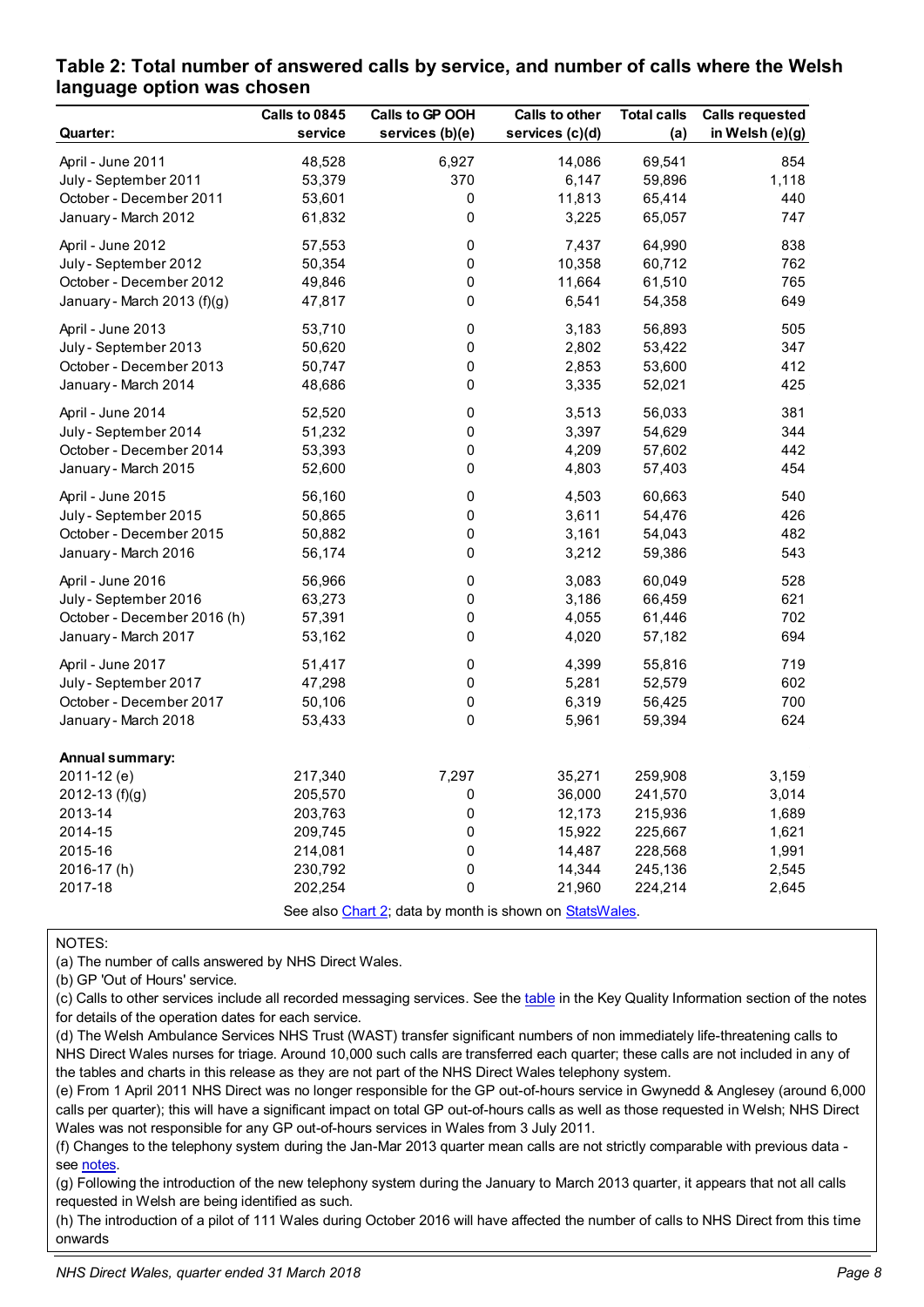#### <span id="page-8-0"></span>**Table 3: Web visits and on-line enquiries**

|                                                       | Web visits | Online<br>enquiries |
|-------------------------------------------------------|------------|---------------------|
| Quarter:                                              | (a)(c)     | (b)(d)(e)           |
| Apr-Jun 2011                                          | 178,388    | 927                 |
| Jul-Sep 2011                                          | 213,117    | 719                 |
| Oct-Dec 2011                                          | 248,975    | 626                 |
| Jan-Mar 2012                                          | 323,287    | 826                 |
| Apr-Jun 2012                                          | 376,482    | 803                 |
| Jul-Sep 2012                                          | 409,777    | 709                 |
| Oct-Dec 2012                                          | 568,474    | 717                 |
| Jan-Mar 2013                                          | 664,847    | 646                 |
| Apr-Jun 2013                                          | 685,888    | 725                 |
| Jul-Sep 2013                                          | 736,657    | 419                 |
| Oct-Dec 2013                                          | 848,322    | 429                 |
| Jan-Mar 2014                                          | 1,244,329  | 430                 |
| Apr-Jun 2014                                          | 1,096,712  | 292                 |
| Jul-Sep 2014                                          | 888,078    | 321                 |
| Oct-Dec 2014                                          | 1,177,942  | 288                 |
| Jan-Mar 2015                                          | 1,382,401  | 172                 |
| Apr-Jun 2015                                          | 1,006,949  | 398                 |
| Jul-Sep 2015 (d)                                      | 927,355    | 426                 |
| Oct-Dec 2015                                          | 949,389    | 392                 |
| Jan-Mar 2016                                          | 1,147,599  | 447                 |
| Apr-Jun 2016                                          | 983,537    | 372                 |
| <b>Jul-Sep 2016</b>                                   | 808,327    | 388                 |
| Oct-Dec 2016                                          | 688,779    | 350                 |
| Jan-Mar 2017                                          | 782,336    | 423                 |
| Apr-Jun 2017                                          | 849,640    | 479                 |
| Jul-Sep 2017                                          | 890,521    | 743                 |
| Oct-Dec 2017                                          | 943,303    | 749                 |
| Jan-Mar 2018                                          | 1,187,884  | 793                 |
| <b>Annual summary:</b>                                |            |                     |
| 2011-12                                               | 963,767    | 3,098               |
| 2012-13                                               | 2,019,580  | 2,875               |
| 2013-14 (e)                                           | 3,515,196  | 2,003               |
| 2014-15                                               | 4,545,133  | 1,073               |
| 2015-16                                               | 4,031,292  | 1,663               |
| 2016-17                                               | 3,262,979  | 1,533               |
| 2017-18<br>See also Chart 4, Chart 5 and Stats Wales. | 3,871,348  | 2,764               |

NOTES:

(a) A web visit is a series of actions that begins when a visitor views their first page from the server and ends when the visitor leaves the site or remains idle beyond the idle-time limit (currently 30 minutes) – se[e notes.](#page-11-1)

(b) A web-based enquiry service accessed via the NHS Direct Wales website that enables visitors to send their health enquiries via email to the health information team at NHS Direct Wales. A response is sent back answering the queries within a maximum of 3 working days. All on-line enquiries are confidential - se[e notes.](#page-12-0)

(c) Visitor numbers exclude all known spiders. A spider is a program that trawls the internet looking for web pages and adding them to a database, in order for search engines to be able to find the page.

(d) Online enquiries data amended in the October – December 2015 release.

(e) The expansion of the online symptom checkers towards the end of 2013 will have affected the use of the online enquiry service.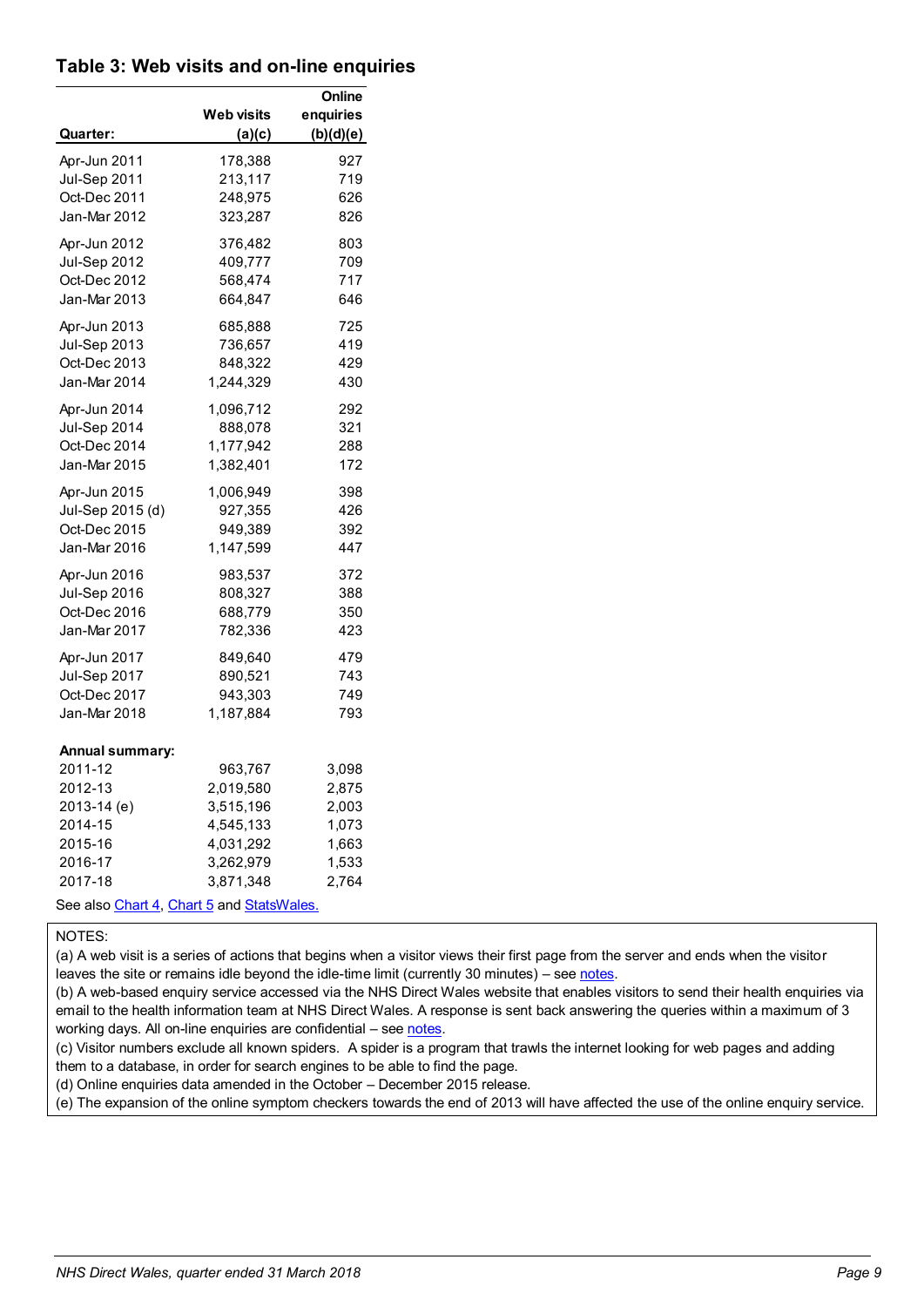|                     |           |         |        |                         |               |        |                | Low    |                    |              |
|---------------------|-----------|---------|--------|-------------------------|---------------|--------|----------------|--------|--------------------|--------------|
|                     | Generally | Cold    |        | Ear                     | <b>Throat</b> |        | <b>Stomach</b> | back   |                    |              |
|                     | unwell    | and flu |        | Cough problems problems |               | Rash   | pain           | pain   | Other <sup>1</sup> | <b>TOTAL</b> |
| <b>Jul-Sep 2014</b> | 738       | 464     | 803    | 688                     | 721           | 0      | 0              | 1,238  | 5,918              | 10,570       |
| Oct-Dec 2014        | 3,154     | 1,488   | 1,733  | 1,003                   | 843           | 0      | 0              | 1,070  | 7,804              | 17,095       |
| Jan-Mar 2015        | 2,598     | 1,599   | 2,228  | 1,158                   | 1,028         | 0      | 0              | 1,118  | 7,766              | 17,495       |
| Apr-Jun 2015        | 1,597     | 649     | 1,177  | 904                     | 679           | 77     | $\mathbf 0$    | 742    | 5,424              | 11,249       |
| <b>Jul-Sep 2015</b> | 1,089     | 317     | 488    | 917                     | 583           | 461    | 0              | 676    | 4,489              | 9,020        |
| Oct-Dec 2015        | 1,138     | 803     | 785    | 881                     | 713           | 510    | 2,183          | 752    | 4,999              | 12,764       |
| Jan-Mar 2016        | 1,727     | 1,876   | 1,151  | 945                     | 1,047         | 938    | 3,971          | 1,128  | 6,765              | 19,548       |
| Apr-Jun 2016        | 9,962     | 2,592   | 1,252  | 1,292                   | 1,771         | 2,722  | 6,785          | 2,557  | 11,546             | 40,479       |
| <b>Jul-Sep 2016</b> | 6,878     | 1,809   | 932    | 1,209                   | 1,208         | 2,383  | 6,014          | 2,378  | 11,051             | 33,862       |
| Oct-Dec 2016        | 6,187     | 4,311   | 1,545  | 1,239                   | 1,231         | 2,171  | 6,387          | 2,376  | 9,987              | 35,434       |
| Jan-Mar 2017        | 9,667     | 5,231   | 1,829  | 1,581                   | 1,761         | 2,855  | 8,877          | 2,989  | 12,750             | 47,540       |
| Apr-Jun 2017        | 13,290    | 3,864   | 1,797  | 1,935                   | 2,568         | 4,309  | 13,347         | 3,975  | 18,382             | 63,467       |
| Jul-Sep 2017        | 16.669    | 4,647   | 1,911  | 2,244                   | 2,553         | 3,204  | 17,310         | 3,621  | 18.009             | 70,168       |
| Oct-Dec 2017        | 17,872    | 12,974  | 3,509  | 2,403                   | 3,365         | 3,518  | 19,002         | 3,702  | 18,037             | 84,382       |
| Jan-Mar 2018        | 21,799    | 23,281  | 3,974  | 2,798                   | 4,477         | 4,432  | 22,296         | 4,344  | 17,492             | 104,893      |
| Annual summary:     |           |         |        |                         |               |        |                |        |                    |              |
| 2014-15 from July   | 6,490     | 3,551   | 4,764  | 2,849                   | 2,592         | 0      | 0              | 3,426  | 21,488             | 45,160       |
| 2015-16             | 5,551     | 3,645   | 3,601  | 3,647                   | 3,022         | 1,986  | 6,154          | 3,298  | 21,677             | 52,581       |
| 2016-17             | 32,694    | 13,943  | 5,558  | 5,321                   | 5,971         | 10.131 | 28.063         | 10.300 | 45.334             | 157,315      |
| 2017-18             | 69,630    | 44,766  | 11,191 | 9,380                   | 12,963        | 15,463 | 71,955         | 15,642 | 71,920             | 322,910      |

#### <span id="page-9-1"></span>**Table 4: Completed visits to a selection of the most used on-line symptoms checkers, by quarter**

- Completed symptoms checks made i.e. where a person has gone through to the final step, ie 'recommended outcome'.

- Not all symptoms checkers started in the September 2014 quarter; see table below.

<span id="page-9-0"></span><sup>1</sup> 'Other' includes: contraception, dental, diarrhoea, eye, flatulence, wounds, hayfever, allergy, itching, vomiting, mole, nail problem, nosebleed, pregnancy, rectal bleeding, stings, sunburn, urinary problems, vaginal bleeding, head lice and female sexual health (various start and finish dates).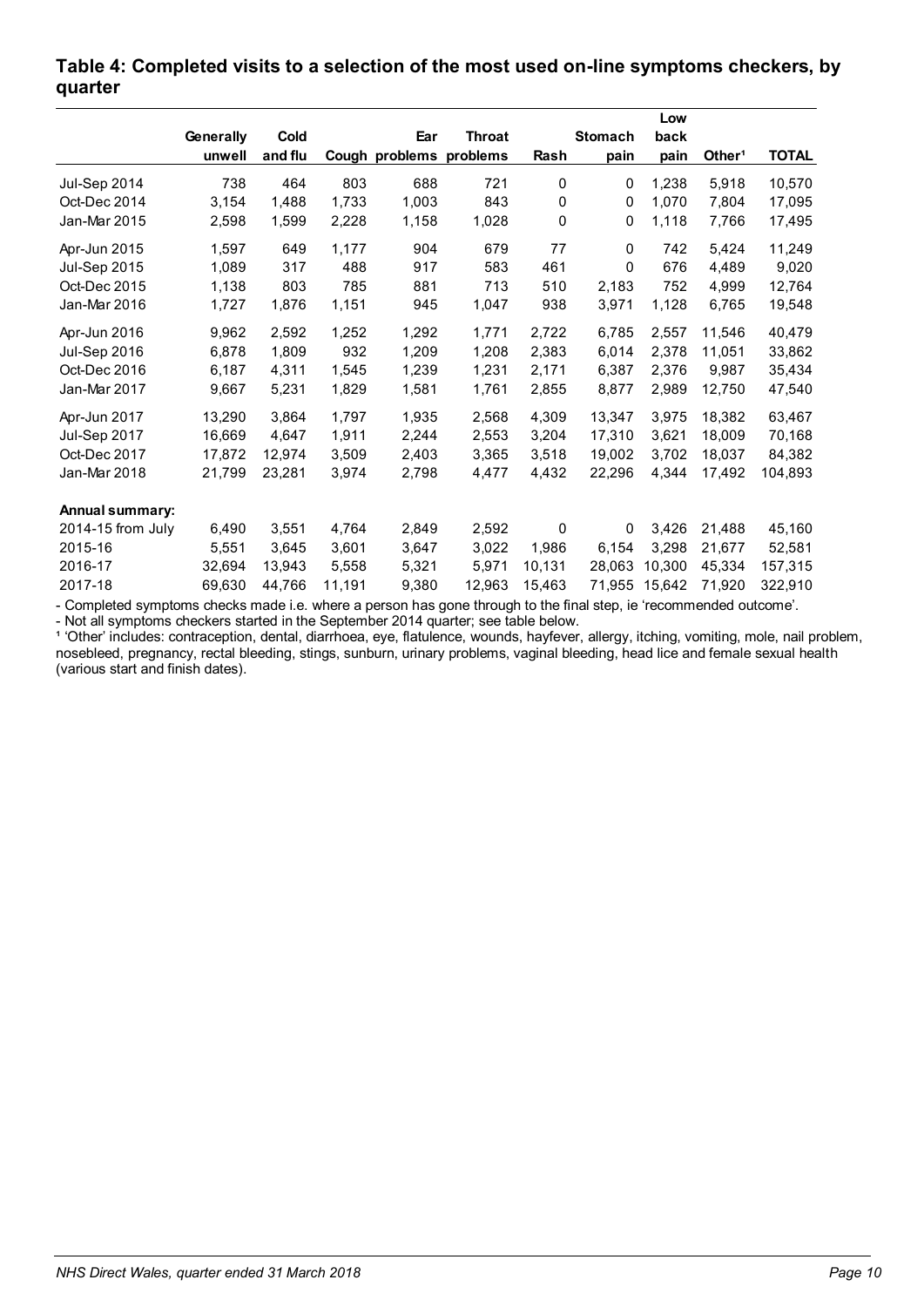# <span id="page-10-0"></span>**Key quality information**

#### **Source**

The data is provided by the Health Informatics Department of the Welsh Ambulance Services NHS Trust.

### **Description**

NHS Direct Wales answers calls in English, Welsh and over 120 other languages via a language line. In addition to the main telephone helpline (0845 46 47), they handle triage calls transferred from A&E departments and the Welsh Ambulance Services NHS Trust (WAST), and provide a dental information line.

NHS Direct Wales also provides ad hoc information lines to support public health campaigns. The number of calls will be affected by ad-hoc services provided at points in time. The table below gives details of services, other than the main 0845 health helpline. Some of these have not been operational in the period covered by the release. Calls to other services include all recorded messaging services.

This table provides information on the various ad-hoc public health information lines that have been run by NHS Direct Wales. These lines are set up to support national and local public health campaigns, and remain in use for as long as necessary. Callers to closed lines will receive a message directing them to an appropriate alternative service; for a limited period after the closure of a line there will still be calls recorded as 'made' although these calls will not be answered.

| <b>Service</b>                                                                                | <b>Operation dates</b>                                        |
|-----------------------------------------------------------------------------------------------|---------------------------------------------------------------|
| GP out-of-hours                                                                               | 24 April 2001 to 3 July 2011                                  |
| A&E (including Minor Injuries Units)                                                          | 15 November 2001 to date                                      |
| Dental information line                                                                       | 8 November 2003 to 20 January 2012, re-opened 20 April 2012   |
|                                                                                               | until 30 January 2013, and re-opened during the quarter ended |
|                                                                                               | 30 September 2016                                             |
| Other:                                                                                        |                                                               |
| <b>Health Information Wales</b>                                                               | May 2001                                                      |
| Category C (Ambulance triage calls)                                                           | January 2004 - February 2005                                  |
|                                                                                               | Re-opened 2 September 2009                                    |
| <b>Health Challenge Wales</b>                                                                 | 31 January 2005 - 30 June 2005                                |
| Cryptosporidium Helpline                                                                      | 24 November 2005 - 10 February 2006                           |
| HPV Helpline - automated message facility only                                                | 11 August 2008 to date                                        |
| <b>HPV</b> Helpline                                                                           | 15 September 2008 to date                                     |
| Public Health Wales - childhood height & weight campaign                                      | 5 January 2009 - December 2009                                |
| Smoking Line                                                                                  | 1 April 2009 to date                                          |
| H <sub>1</sub> N <sub>1</sub> (Swine Flu)                                                     | 30 April 2009 to date                                         |
| Cold & Flu Line                                                                               | 26 February 2010 (seasonal). Dedicated line closed 20 January |
|                                                                                               | 2012. From December quarter 2012, cold and flu information    |
|                                                                                               | available as an option from the main 0845 helpline number but |
|                                                                                               | still shown here separately for information                   |
| Air Alert                                                                                     | 30 January 2013 to date                                       |
| Patient Pathway                                                                               | 30 January 2013 to date                                       |
| NHSDW Control (test calls)                                                                    | April - June quarter 2013 only                                |
| Gwent out-of-hours (Aneurin Bevan) - caller can choose<br>option to speak to NHS Direct Wales | 24 March 2014 onwards                                         |

#### <span id="page-10-1"></span>**Details of Non-0845 services and operation dates**

To improve patient experience and ensure that emergency 999 calls receive an appropriate level of assessment and response, WAST has implemented a system to pass a significant number of its non immediately life-threatening calls to NHS Direct Wales nurse advisors for clinical triage. The triage model was established as a pilot in South East operational region on 2nd September 2009, and phased into the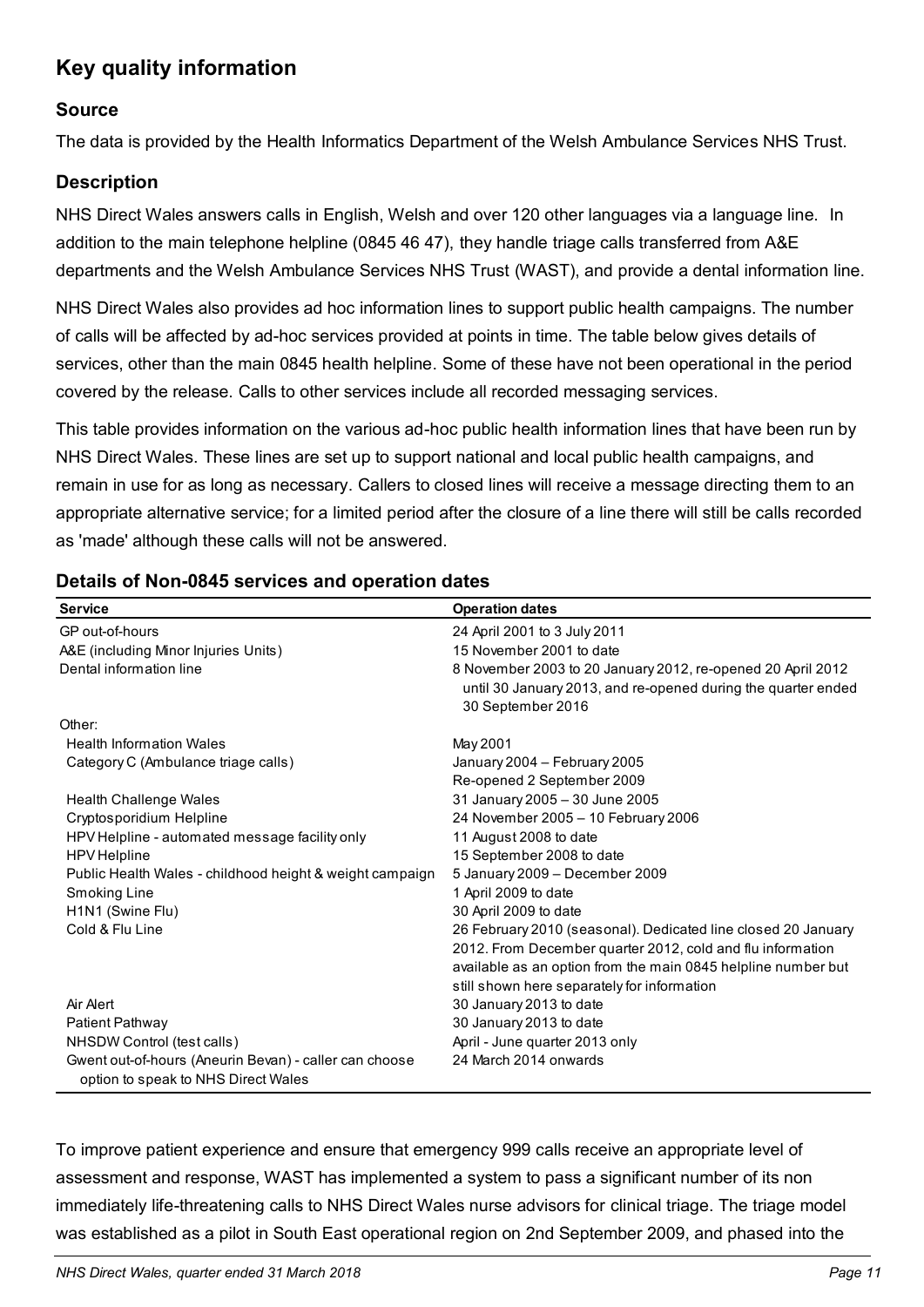other two operational regions (North and Central & West) in October 2010. These calls are not included in any of the tables and charts in this release as they are no longer part of the NHS Direct Wales telephony system. An indication of the number of these calls is provided in footnotes.

An H1N1 (swine flu) information line was operational from 30 April 2009, the calls to which have influenced figures particularly in the July to December 2009 quarters, as well as year on year comparisons made with quarterly 2009 data.

NHS Direct Wales was not responsible for any GP out-of-hours services in Wales from 3 July 2011.

## <span id="page-11-0"></span>**111 Wales**

111 Wales is a new, free way to contact the NHS from landlines and mobiles. The service is an amalgamation of NHS Direct Wales and the GP out-of-hours service and is currently being piloted in the Abertawe Bro Morgannwg University Health Board (ABMU) area, and Carmarthenshire. The 111 service is available 24 hours a day, seven days a week, and can be used both for health information and advice and to access urgent care.

The 111 Wales service went live in part of the ABMU Health Board area on 4 October 2016 and was extended to cover the whole of the ABMU area by 28 October 2016. The pilot was further extended on 2 May 2017 to include the Carmarthenshire area of Hywel Dda LHB. Around 50,000 calls were made to the 111 service during the April to June and July to September quarters of 2017, and more than 60,000 during October to December 2017 and January to March 2018. These included calls for information and advice under the NHS Direct remit as well as those requiring GP OOHs. As such, the comparison with the previous NHS Direct call volume is not comparable within the ABMU or Hywel Dda areas, or with the Wales totals.

On 5 April 2018, the Cabinet Secretary for Health & Social Services [announced](http://gov.wales/about/cabinet/cabinetstatements/2018/pathfinder/?lang=en) that the 111 service will be rolled out to the rest of Wales over the next 2-3 years.

## **Definitions**

To provide an accurate picture of calls activity at NHS Direct Wales, the data used represents the number of calls 'made' to NHS Direct Wales and the number of 'answered' calls. Prior to the October to December 2011 quarter, 'made' calls were identified as 'queued' or 'offered' calls. The definition has not changed.

**Calls 'made'** are those where the caller has listened to all of the welcome messaging and stayed on the line to be answered. '**Answered**' calls are those in which the caller speaks to an NHS Direct operative or receives information from an automated service. The difference between the number of 'calls made' and the number of calls 'answered' is abandoned calls.

[NHS Direct Wales](http://www.nhsdirect.wales.nhs.uk/) also provides information to the public via its website. The main features of the website include a bilingual health encyclopaedia, an on-line enquiry service and the facility to search for other NHS services, such as dentists.

<span id="page-11-1"></span>**Web visits** are a series of actions that begin when a visitor views their first page from the server, and ends when the visitor leaves the site or remains idle beyond the idle-time limit (currently 30 minutes). Visitor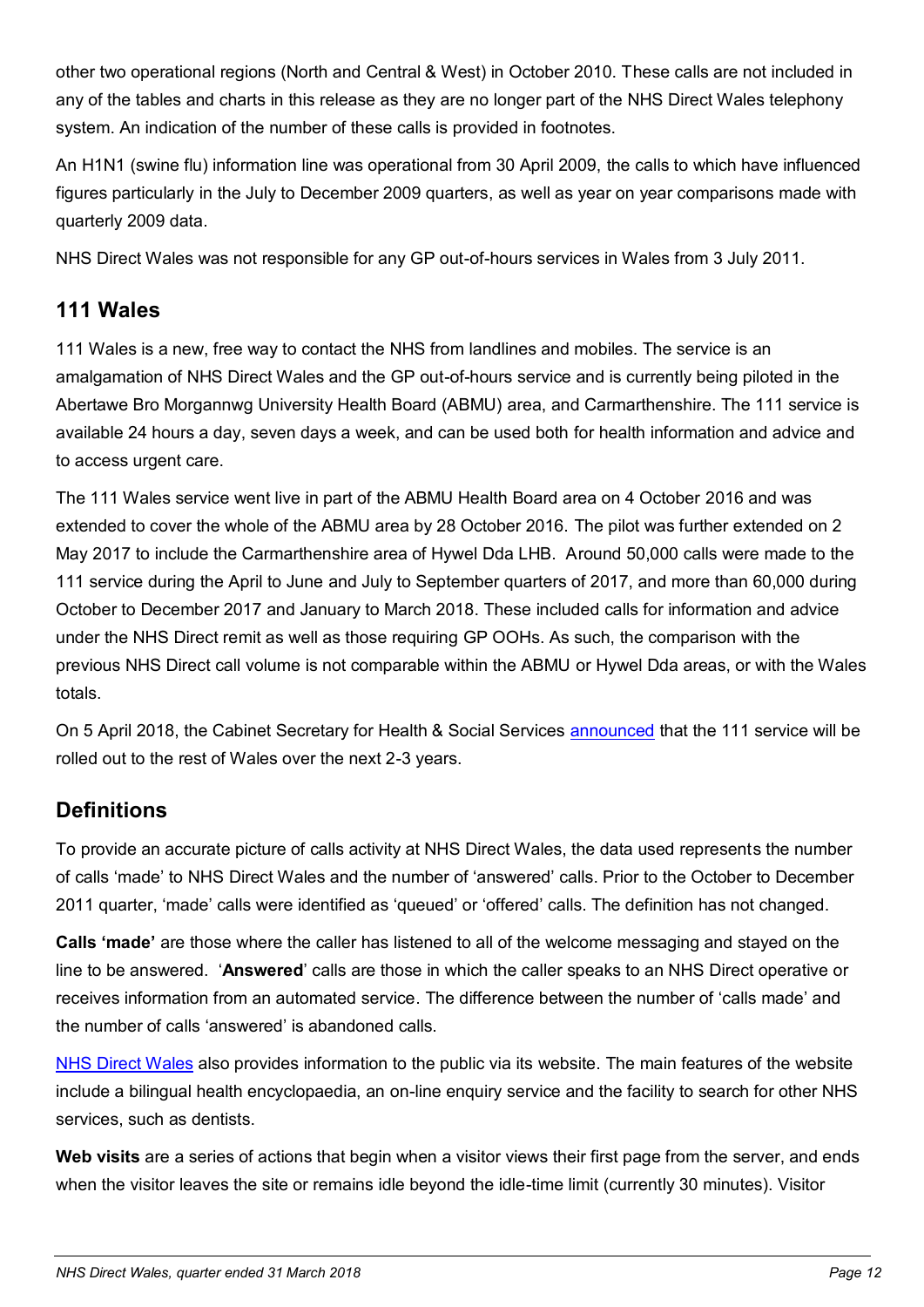numbers exclude all known spiders. A spider is a program that trawls the internet looking for web pages, and adding them to a database in order for search engines to be able to find the page.

<span id="page-12-0"></span>A **web-based enquiry service** accessed via the NHS Direct Wales website enables visitors to send their health enquiries via email to the health information team at NHS Direct Wales. A response is sent back within a maximum of 3 working days. All on-line enquiries are confidential.

A 'Cold and Flu' [symptoms checker](http://www.nhsdirect.wales.nhs.uk/selfassessments/) was first introduced on the NHS Direct Wales website in September 2010. A symptoms checker 'family' was introduced at the end of November 2013 following which the Cold & Flu symptoms checker was refined & re-launched on 9 December 2013. Visits to the web pages are defined as 'completed symptoms checks made' i.e. where a person has gone through to the final step, ie the 'recommended outcome'.

**Age and gender of patients**: the analysis is based on calls which have been answered and assessed and where the patient is recorded as resident in Wales. These are a similar but not identical number as that derived from the telephony software which is the source of the 'calls answered' data. A small proportion of the records do not have age and/or sex recorded. It is not known if some of these calls related to patients resident in Wales. The data is presented as rates per 1,000 Welsh resident population using Office for National Statistics (ONS) mid year estimates of population.

**Outcomes of calls**: The analysis is of 0845 calls where a final outcome was recorded for the patient. Calls where the patient chose not to proceed, for example, are omitted.

### **Users and uses**

The aim of these statistics is to present data which is available from a routine administrative source in an accessible format providing a summary of NHS Direct Wales call statistics over time. Some of the key potential users are:

- Ministers and the Members Research Service in the National Assembly for Wales;
- Other areas of the Welsh Government;
- Other government departments;
- National Health Service and Public Health Wales;
- Students, academics and universities;
- Royal College of Nursing and other professional organisations;
- Individual citizens and private companies.

The statistics are used in a variety of ways. Some examples of the uses include:

- Advice to Ministers;
- To inform debate in the National Assembly for Wales and beyond;
- To monitor and evaluate performance and activity in the NHS.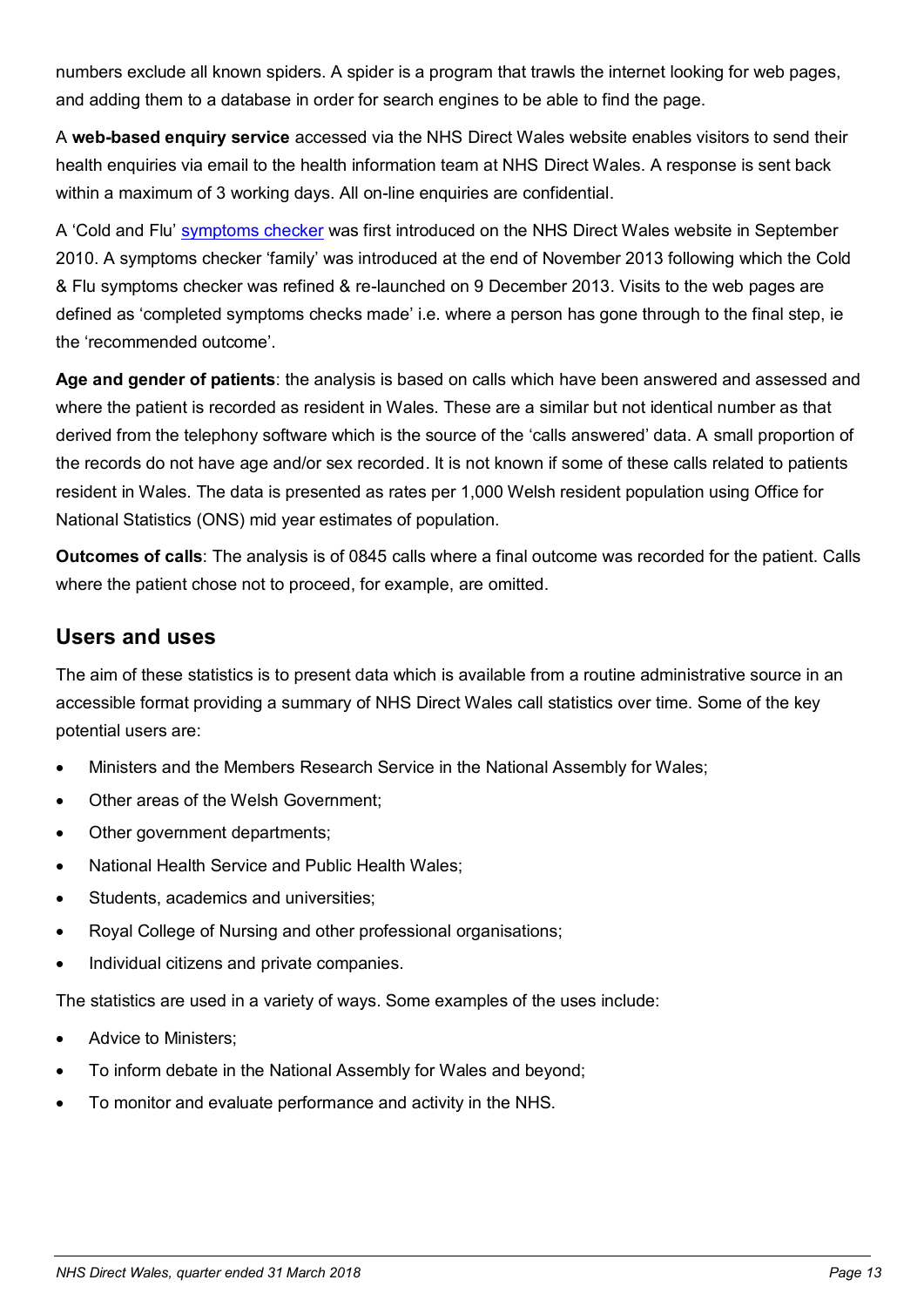## **Related statistics**

### **Ambulance quality indicators**

More detailed, contextual information about the Welsh Ambulance Service will be published quarterly by the Emergency Ambulance Services Committee (EASC) from Wednesday 27 January 2016. EASC has developed a Quality and Delivery Framework for Emergency Ambulance Services and a five-step ambulance patient care pathway. A number of the [Ambulance Quality Indicators](http://www.wales.nhs.uk/easc/ambulance-quality-indicators) (AQIs) which have been developed relate to NHS Direct Wales, specifically to web hits and the reasons why people get in touch with the service.

You may be interested in some of our other statistical releases relating to unscheduled care:

Ambulance services in Wales – [an annual release is available here,](http://gov.wales/statistics-and-research/ambulance-services/?lang=en) and data is included in the monthly summary release on [NHS activity and performance.](http://gov.wales/statistics-and-research/nhs-activity-performance-summary/?lang=en)

[Unscheduled care services in Wales, 2011/12](http://gov.wales/statistics-and-research/unscheduled-care-services/?lang=en)

[Flu statistics](http://www.wales.nhs.uk/sites3/page.cfm?orgId=457&pid=27522) are published on the Public Health Wales website.

[Welsh Health Survey](http://gov.wales/statistics-and-research/welsh-health-survey/?lang=en)

## **Well-being of Future Generations Act**

The Well-being of Future Generations Act 2015 is about improving the social, economic, environmental and cultural well-being of Wales. The Act puts in place seven well-being goals for Wales. These are for a more equal, prosperous, resilient, healthier and globally responsible Wales, with cohesive communities and a vibrant culture and thriving Welsh language. Under section (10)(1) of the Act, the Welsh Ministers must (a) publish indicators ("national indicators") that must be applied for the purpose of measuring progress towards the achievement of the Well-being goals, and (b) lay a copy of the national indicators before the National Assembly. The 46 national indicators were laid in March 2016.

Information on the indicators, along with narratives for each of the well-being goals and associated technical information is available in the [Well-being of Wales report.](http://gov.wales/statistics-and-research/well-being-wales/?lang=en)

Further information on the [Well-being of Future Generations \(Wales\) Act 2015.](http://gov.wales/topics/people-and-communities/people/future-generations-act)

The statistics included in this release could also provide supporting narrative to the national indicators and be used by public services boards in relation to their local well-being assessments and local well-being plans.